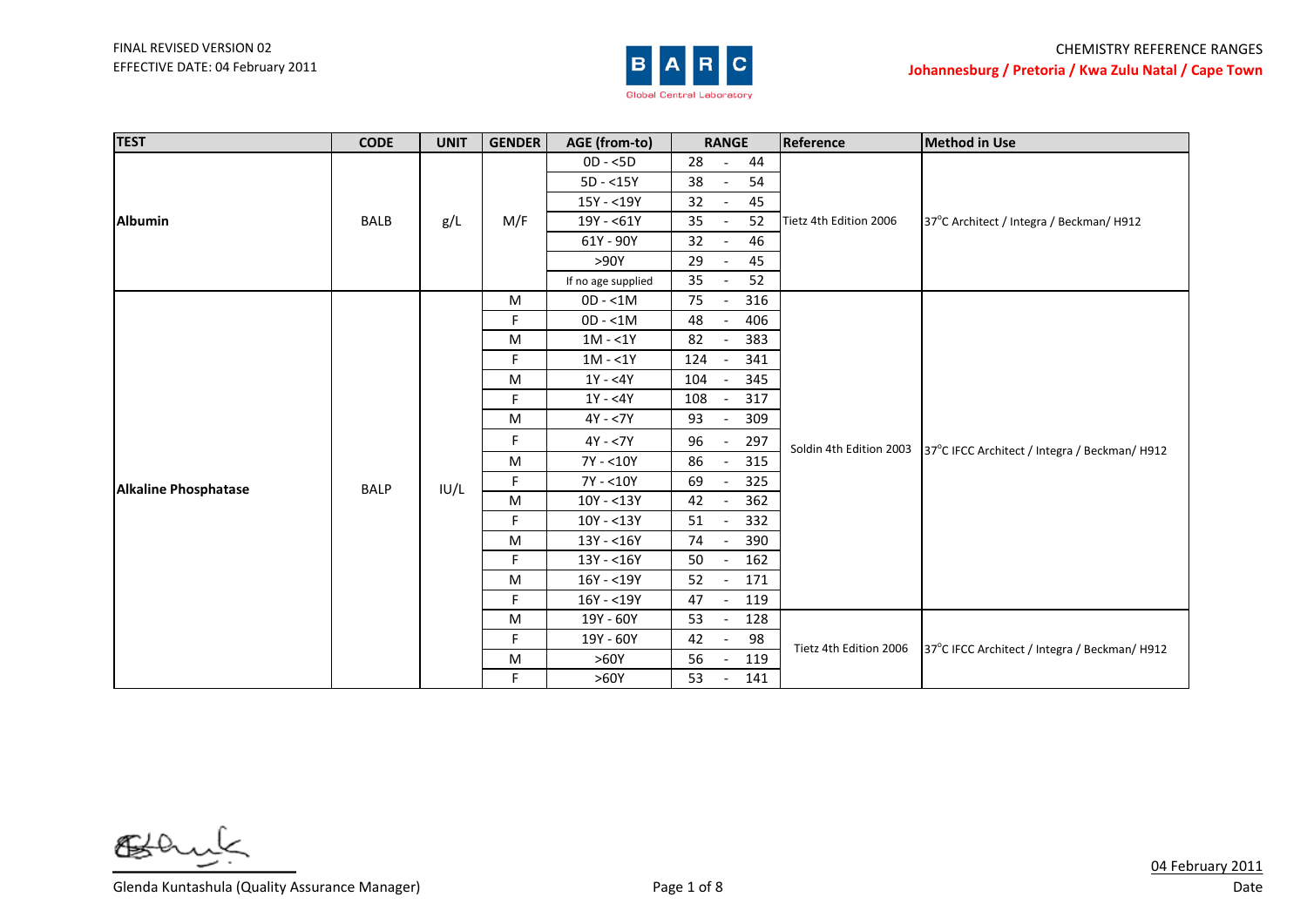

| <b>TEST</b>                   | <b>CODE</b>      | <b>UNIT</b> | <b>GENDER</b>                                                                             | AGE (from-to)                                                                             | <b>RANGE</b>                     |      | Reference                                                   | <b>Method in Use</b>                          |  |  |
|-------------------------------|------------------|-------------|-------------------------------------------------------------------------------------------|-------------------------------------------------------------------------------------------|----------------------------------|------|-------------------------------------------------------------|-----------------------------------------------|--|--|
|                               |                  |             | M                                                                                         | $OD - 1Y$                                                                                 | 13                               | 45   |                                                             |                                               |  |  |
|                               |                  |             | F.                                                                                        | $1D - 1Y$                                                                                 | 13                               | 45   |                                                             |                                               |  |  |
|                               |                  |             | M                                                                                         | $1Y - 61Y$                                                                                | 10<br>$\sim$                     | 40   |                                                             |                                               |  |  |
| Alanine Transaminase ALT/SGPT | <b>BSGPT</b>     | IUI/L       | F.                                                                                        | $1Y - 61Y$                                                                                | 7<br>$\overline{\phantom{a}}$    | 35   | Clinical Guide to<br>Laboratory Tietz                       | 37°C Architect / Integra / Beckman/ H912      |  |  |
|                               |                  |             | м                                                                                         | 61Y - 90Y                                                                                 | 13                               | 40   | 2006                                                        |                                               |  |  |
|                               |                  |             | F.                                                                                        | 61Y - 90Y                                                                                 | 10                               | 28   |                                                             |                                               |  |  |
|                               |                  |             | M                                                                                         | >90Y                                                                                      | 6<br>$\blacksquare$              | 38   |                                                             |                                               |  |  |
|                               |                  |             | F.                                                                                        | >90Y                                                                                      | 5                                | 24   |                                                             |                                               |  |  |
| Amylase                       | <b>BAMY</b>      | IUI/L       | M/F                                                                                       | All Ages                                                                                  | 28                               | 100  | Kit Insert, Tietz 4th<br>Edition, 2006                      | 37°C IFCC Architect / Integra / Beckman/ H912 |  |  |
| APO a                         | <b>BAPOa</b>     | mg/L        | M/F                                                                                       | 0D - 108Y                                                                                 | 1                                | 300  | <b>Architect Kit Insert</b>                                 | Architect                                     |  |  |
|                               |                  |             | M                                                                                         | 18Y - 108Y                                                                                | 0.81                             | 1.66 | Clinical Guide to                                           |                                               |  |  |
|                               | BAPOA1           | g/L         | F.                                                                                        | 18Y - 108Y                                                                                | 0.80                             | 2.14 | Laboratory Tietz 1996                                       | Architect                                     |  |  |
| APO A1                        |                  |             |                                                                                           | If age related ranges required, see Clinical Guide to Laboratory Tietz 1996, for details. |                                  |      |                                                             |                                               |  |  |
|                               |                  | g/L         | M                                                                                         | 18Y - 108Y                                                                                | 1.04                             | 2.02 | Roche Integra - Kit Insert                                  | Integra                                       |  |  |
|                               |                  |             | F.                                                                                        | 18Y - 108Y                                                                                | 1.08                             | 2.25 |                                                             |                                               |  |  |
|                               |                  | g/L         | M                                                                                         | 18Y - 108Y                                                                                | 0.46                             | 1.74 | Clinical Guide to<br>Laboratory Tietz 1996                  | Architect                                     |  |  |
|                               |                  |             | F.                                                                                        | 18Y - 108Y                                                                                | 0.46<br>$\blacksquare$           | 1.42 |                                                             |                                               |  |  |
| <b>APOB</b>                   | <b>BAPOB</b>     |             | If age related ranges required, see Clinical Guide to Laboratory Tietz 1996, for details. |                                                                                           |                                  |      |                                                             |                                               |  |  |
|                               |                  | g/L         | ${\sf M}$                                                                                 | 18Y - 108Y                                                                                | $0.66 -$                         | 1.33 | Roche Integra - Kit Insert                                  | Integra                                       |  |  |
|                               |                  |             | F.                                                                                        | 18Y - 108Y                                                                                | 0.60<br>$\overline{\phantom{a}}$ | 1.17 |                                                             |                                               |  |  |
|                               |                  |             | M/F                                                                                       | $OD - < 11D$                                                                              | 47                               | 150  |                                                             |                                               |  |  |
|                               |                  |             | M/F                                                                                       | $11D - 2Y$                                                                                | 9                                | 80   |                                                             |                                               |  |  |
|                               |                  |             | M                                                                                         | $2Y - 61Y$                                                                                | 15                               | 40   | Clinical Guide to                                           |                                               |  |  |
| <b>Aspartate Transaminase</b> | <b>BSGPT</b>     | IU/L        | F.                                                                                        | $2Y - 61Y$                                                                                | 13                               | 35   | Laboratory Tietz                                            | 37°C IFCC Architect / Integra / Beckman/ H912 |  |  |
| <b>AST/SGOT</b>               |                  |             | M                                                                                         | 61Y - 90Y                                                                                 | 19                               | 48   | 2006                                                        |                                               |  |  |
|                               |                  |             | F                                                                                         | 61Y - 90Y                                                                                 | 9                                | 36   |                                                             |                                               |  |  |
|                               |                  |             | M                                                                                         | >90Y                                                                                      | 11                               | 38   |                                                             |                                               |  |  |
|                               |                  |             | F.                                                                                        | >90Y                                                                                      | 18<br>$\overline{\phantom{a}}$   | 30   |                                                             |                                               |  |  |
| <b>Bicarbonate</b>            | BCO <sub>2</sub> | mmol/L      | M/F                                                                                       | 0D - 108Y                                                                                 | 21                               | 29   | Clinical Guide to<br>Laboratory Tietz 2006,<br>Venous blood | 37°C Integra / Beckman/ H912                  |  |  |

6≸

Glenda Kuntashula (Quality Assurance Manager) Show The Control of 8 Page 2 of 8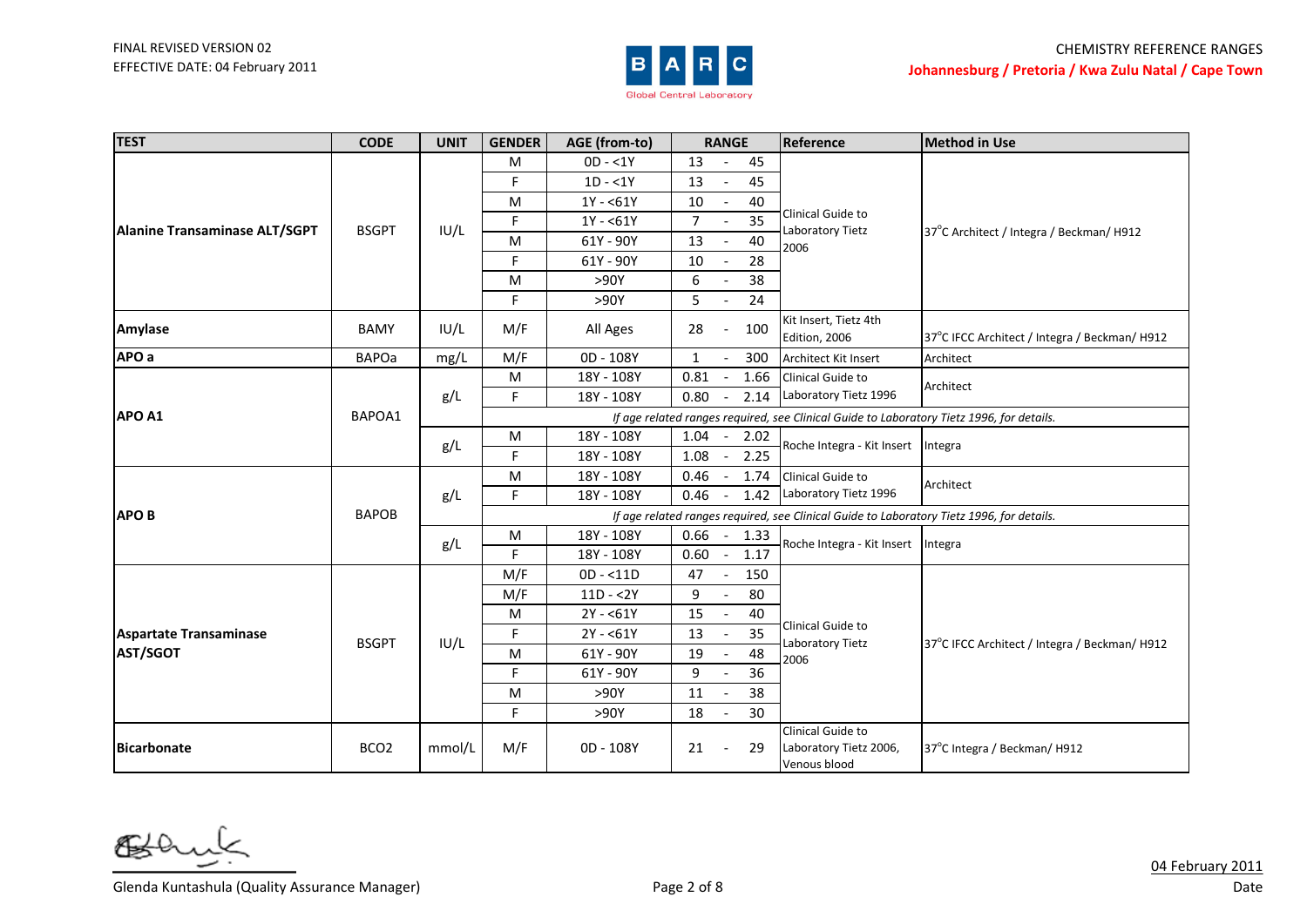

| <b>TEST</b>             | <b>CODE</b>  | <b>UNIT</b> | <b>GENDER</b> | AGE (from-to) | <b>RANGE</b>                             | Reference                                     | <b>Method in Use</b>                                        |
|-------------------------|--------------|-------------|---------------|---------------|------------------------------------------|-----------------------------------------------|-------------------------------------------------------------|
|                         |              | umol/L      |               | $OD - < 1M$   | $2^{\circ}$<br>$\overline{7}$<br>$\sim$  | Soldin 4th Edition 2003                       |                                                             |
| <b>Bilirubin Direct</b> | <b>BDBIL</b> |             | M/F           | 1M - 108Y     | < 3.4                                    | Tietz 4th Edition 2003                        | 37°C Architect / Integra / Beckman/ H912                    |
|                         |              |             |               | $OD - < 1D$   | 24<br>149                                |                                               |                                                             |
|                         |              |             |               | $1D - 3D$     | 58<br>197<br>$\overline{\phantom{a}}$    |                                               |                                                             |
| <b>Bilirubin Total</b>  | <b>BTBIL</b> | umol/L      | M/F           | $3D - 5D$     | 205<br>26<br>$\overline{\phantom{a}}$    | Clinical Guide to<br>Laboratory Tietz         | 37°C Architect / Integra / Beckman/ H912                    |
|                         |              |             |               | $>5D - 61Y$   | $\overline{2}$<br>21                     | 2006                                          |                                                             |
|                         |              |             |               | 61Y - 90Y     | $\overline{2}$<br>19                     |                                               |                                                             |
|                         |              |             |               | >90Y          | $\overline{2}$<br>15                     |                                               |                                                             |
|                         |              |             |               | $OD - < 11D$  | 1.90<br>2.60<br>$\overline{\phantom{a}}$ |                                               |                                                             |
|                         |              |             |               | $11D - 2Y$    | 2.25<br>2.75                             |                                               | 37°C Colourmetric Architect / Integra / Beckman/<br>H912    |
|                         | ZBCAL        | mmol/L      | M/F           | $2Y - 13Y$    | 2.20<br>2.70                             | Clinical Guide to<br>Laboratory Tietz<br>2006 |                                                             |
| <b>Calcium</b>          |              |             |               | 13Y - < 18Y   | 2.10<br>2.55<br>$\overline{\phantom{a}}$ |                                               |                                                             |
|                         |              |             |               | 18Y - <61Y    | 2.50<br>2.15                             |                                               |                                                             |
|                         |              |             |               | 61Y - 90Y     | 2.20<br>2.55                             |                                               |                                                             |
|                         |              |             |               | >90Y - 108Y   | 2.05<br>2.40<br>$\overline{\phantom{a}}$ |                                               |                                                             |
|                         | <b>BCHL</b>  | mmol/L      | M/F           | $OD - < 1M$   | 98<br>113                                | Tietz 4th Edition 2006                        | 37°C Colourmetric ISE Architect / Integra /<br>Beckman/H912 |
| <b>Chloride</b>         |              |             |               | 1M - 90Y      | 98<br>107                                |                                               |                                                             |
|                         |              |             |               | >90Y - 108Y   | 98<br>111<br>$\overline{\phantom{a}}$    |                                               |                                                             |
| <b>Cholesterol</b>      | ZBCHOL       | mmol/L      | M/F           | 0D - 108Y     | 5.18                                     | NCEP Guidelines, Feb 2005,<br>Vol 6, No 2     | 37°C Architect / Integra / Beckman/ H912                    |
|                         |              |             |               | $OD - <5D$    | 88<br>27<br>$\overline{\phantom{a}}$     | Clinical Guide to                             |                                                             |
|                         |              |             | M/F           | $5D - 1Y$     | $\overline{35}$<br>18<br>$\sim$          | Laboratory Tietz                              |                                                             |
|                         |              |             |               | $1Y - 10Y$    | 62<br>27<br>$\overline{\phantom{a}}$     | 2006                                          |                                                             |
| <b>Creatinine</b>       |              |             |               | $10Y - 18Y$   | 88<br>44<br>$\blacksquare$               |                                               |                                                             |
|                         | ZBCR         | umol/L      | M             | 18Y - <61Y    | 62<br>106                                | Roche Integra Package                         | 37°C Jaffe Kinetic Enzymatic Method, Architect /            |
|                         |              |             | F.            | 18Y - <61Y    | 80<br>44                                 | Insert                                        | Integra / Beckman/H912                                      |
|                         |              |             | M             | 61Y - 90Y     | 71<br>115<br>$\sim$                      |                                               |                                                             |
|                         |              |             | F.            | 61Y - 90Y     | 106<br>53                                | Clinical Guide to<br>Laboratory Tietz         |                                                             |
|                         |              |             | M             | >90Y          | 150<br>88                                | 2006                                          |                                                             |
|                         |              |             | F.            | >90Y          | 53<br>115<br>$\sim$                      |                                               |                                                             |

6≸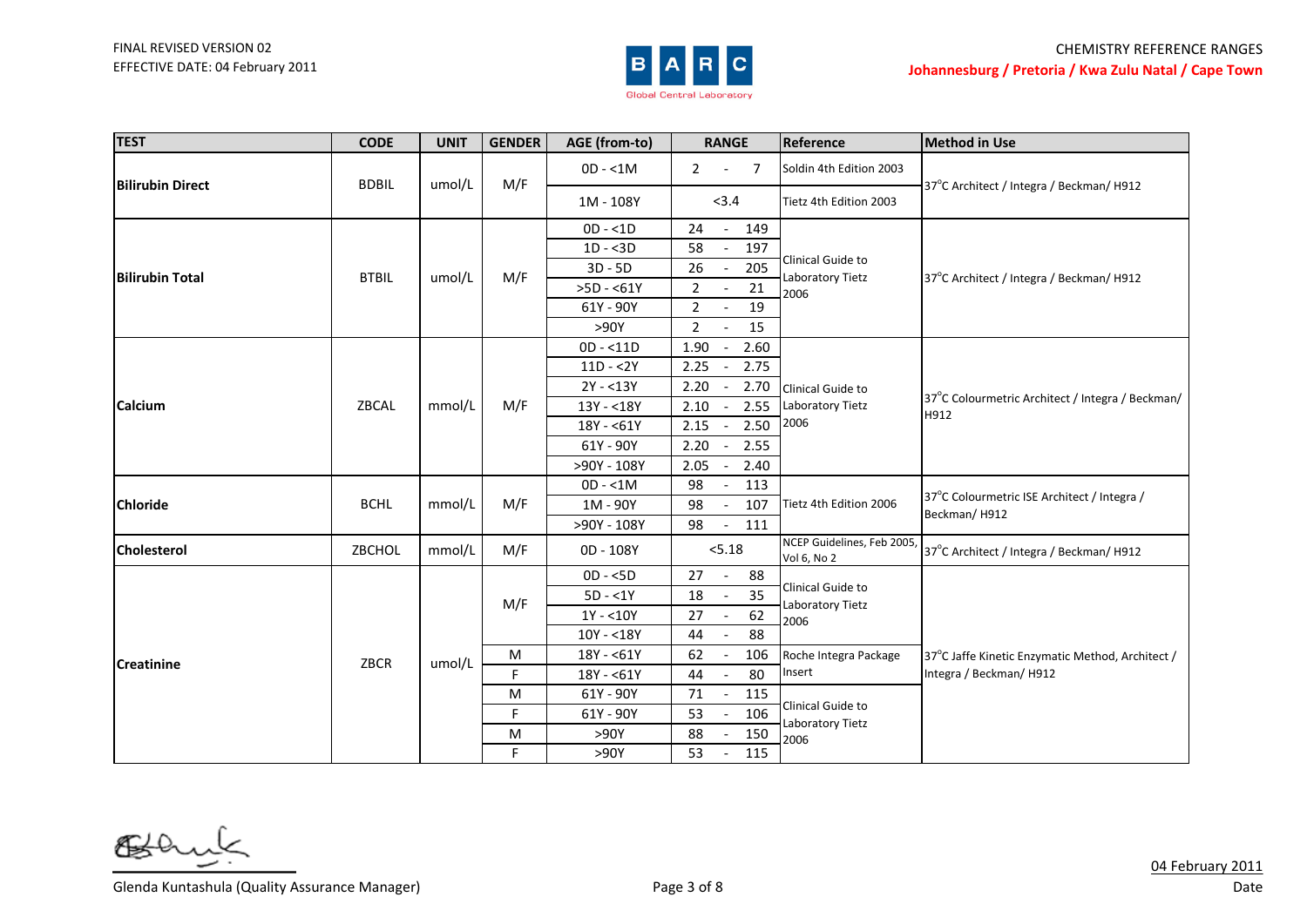

| <b>TEST</b>                      | <b>CODE</b>   | <b>UNIT</b> | <b>GENDER</b> | AGE (from-to)                  | <b>RANGE</b>                           | Reference                                         | <b>Method in Use</b>                                                      |  |  |  |
|----------------------------------|---------------|-------------|---------------|--------------------------------|----------------------------------------|---------------------------------------------------|---------------------------------------------------------------------------|--|--|--|
|                                  |               |             | M             | 5D - 108Y                      | 46<br>171                              | Tietz 4th Edition 2006                            | 37°C IFCC Architect / Integra / Beckman/ H912                             |  |  |  |
| Creatine Kinase CK/CPK, total    | <b>BCPK</b>   | IUI/L       | F.            | 5D - 108Y                      | 145<br>34                              |                                                   |                                                                           |  |  |  |
|                                  |               |             |               | No range available for <5 Days |                                        |                                                   |                                                                           |  |  |  |
| <b>CKMB Quant (Mass) JHB/PTA</b> | <b>BCKMB</b>  | ng/mL       | M/F           | $\geq 0D$                      | 0.8<br>5.1                             | Package Insert                                    | <b>VIDAS</b>                                                              |  |  |  |
| CKMB (Wet) JHB/PTA               | <b>BCKMBV</b> | IUI/L       | M/F           | 0D - 108Y                      | 25<br>7<br>$\overline{\phantom{a}}$    | Kit Insert, IFCC                                  | Immunoinhibition Method at 37°C, Integra                                  |  |  |  |
| <b>CKMB (Wet) KZN/CPT</b>        |               | IU/L        | M/F           | 0D - 108Y                      | 0<br>37                                | Kit Insert, IFCC                                  | Method-substrate start -at 37°C Olympus                                   |  |  |  |
|                                  |               | mg/L        | M/F           | 0D - 108Y                      | 8.2<br>2.0                             | Architect Kit Insert                              | 37°C Architect                                                            |  |  |  |
|                                  |               |             |               | $OD - < 1D$                    | < 0.71                                 |                                                   |                                                                           |  |  |  |
| CRP - JHB/KZN/CPT                | <b>BCRP</b>   | mg/L        | M/F           | $1D - 7D$                      | < 3.2                                  | Roche Integra Package                             | Integra                                                                   |  |  |  |
|                                  |               |             |               | 7D                             | < 1.6                                  | Insert                                            |                                                                           |  |  |  |
|                                  |               |             |               | 18Y - 108Y                     | < 5                                    |                                                   |                                                                           |  |  |  |
| <b>CRP - PTA</b>                 | <b>BCRP</b>   | mg/L        | M/F           | 0D - 108Y                      | 2.0<br>10.0                            | Beckman - Kit Insert                              | Beckman LX20                                                              |  |  |  |
|                                  |               | IUI/L       | M             | $OD - 5M$                      | 12<br>122                              | Soldin 4th Edition 2003<br>Tietz 4th Edition 2006 |                                                                           |  |  |  |
|                                  |               |             | $\mathsf F$   | $OD - 6M$                      | 15<br>132                              |                                                   |                                                                           |  |  |  |
|                                  |               |             | M/F           | $6M - 1Y$                      | $\mathbf{1}$<br>39                     |                                                   |                                                                           |  |  |  |
|                                  |               |             | M             | $1Y - 13Y$                     | 3<br>22                                |                                                   |                                                                           |  |  |  |
| <b>GGT</b>                       | <b>BGGT</b>   |             | F.            | $1Y - 13Y$                     | 4<br>22                                |                                                   | 37°C IFCC Architect / Integra / Beckman/ H912                             |  |  |  |
|                                  |               |             | M             | 13Y - <18Y                     | 42<br>$\overline{2}$                   |                                                   |                                                                           |  |  |  |
|                                  |               |             | F             | 13Y - < 18Y                    | 4<br>24<br>$\overline{\phantom{a}}$    |                                                   |                                                                           |  |  |  |
|                                  |               |             | M             | 18Y - 108Y                     | $\mathbf 0$<br>55                      |                                                   |                                                                           |  |  |  |
|                                  |               |             | F.            | 18Y - 108Y                     | 0<br>38                                |                                                   |                                                                           |  |  |  |
|                                  |               |             |               | $OD - < 1D$                    | 2.2<br>3.3                             |                                                   |                                                                           |  |  |  |
|                                  |               |             |               | $1D - 1Y$                      | 2.8<br>4.4                             | Clinical Guide to                                 |                                                                           |  |  |  |
| <b>Glucose (Fasting)</b>         | <b>BGLUF</b>  | mmol/L      | M/F           | $1Y - 18Y$                     | 5.6<br>3.3                             | Laboratory Tietz                                  | 37°C Colourmetric Enzymatic Method, Architect /                           |  |  |  |
|                                  |               |             |               | 18Y - <61Y                     | 5.9<br>4.1                             | 2006                                              | Integra / Beckman/H912                                                    |  |  |  |
|                                  |               |             |               | 61Y - 90Y                      | 4.6<br>6.4<br>$\overline{\phantom{a}}$ |                                                   |                                                                           |  |  |  |
|                                  |               |             |               | >90Y                           | 4.2<br>6.7                             |                                                   |                                                                           |  |  |  |
| Glucose (Random)                 | <b>BGLUR</b>  | mmol/L      | M/F           | 1Y - 108Y                      | 3.3<br>7.8<br>$\overline{\phantom{a}}$ | Clinical Guide to<br>Laboratory Tietz<br>2006     | 37°C Colourmetric Enzymatic Method, Architect /<br>Integra / Beckman/H912 |  |  |  |
|                                  |               |             |               |                                |                                        | Reference Range only from 1 Year onwards          |                                                                           |  |  |  |

6≸

Glenda Kuntashula (Quality Assurance Manager) Show The Control of 8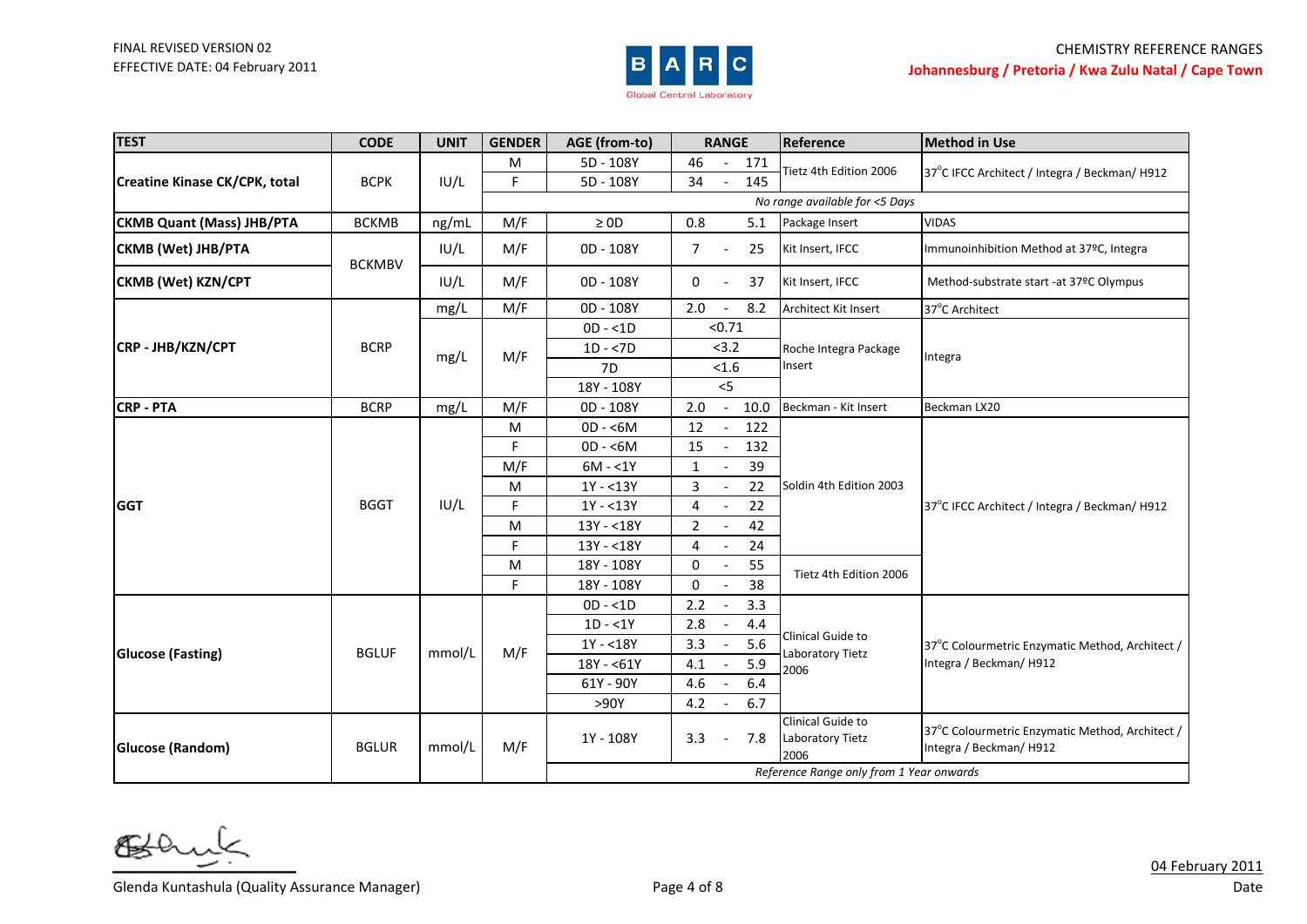

| <b>TEST</b>           | <b>CODE</b>  | <b>UNIT</b> | <b>GENDER</b> | AGE (from-to) | <b>RANGE</b>                            | Reference                                                   | <b>Method in Use</b>                                                         |
|-----------------------|--------------|-------------|---------------|---------------|-----------------------------------------|-------------------------------------------------------------|------------------------------------------------------------------------------|
| HBA1C                 |              | %           | M/F           | 0D - 108Y     | <6<br>(Non-diabetic)                    | Biorad - Kit Insert                                         | <b>BIORAD D10</b>                                                            |
| HBA1C-JHB/KZN/CPT     | ZBHA1C       | %           | M/F           | $0 - 108Y$    | 4.3<br>6.1<br>$\overline{\phantom{a}}$  | Kit Insert - HPLC                                           | VARIANT II (HPLC) BIORAD                                                     |
| <b>HBA1C-PTA</b>      |              | %           | M/F           | $0 - 108Y$    | 4.3<br>6.1<br>$\overline{\phantom{a}}$  | Kit Insert - HPLC                                           | VARIANT II (HPLC) BIORAD                                                     |
| <b>HBA1C - PTA</b>    |              | %           | M/F           | 0D - 108Y     | 4.1<br>6.5<br>$\overline{\phantom{a}}$  | Roche Integra - Kit Insert                                  | Integra 400                                                                  |
| <b>HDL</b>            | ZBHDL        | mmol/L      | M/F           | 0D - 108Y     | >1.0                                    | NCEP Guidelines, Feb<br>2005, Vol 6, No 2                   | Architect / Integra / Beckman/ H912                                          |
|                       |              |             |               | $OD - < 1M$   | 17.9<br>44.8                            |                                                             |                                                                              |
|                       |              |             | M/F           | $1M - 1Y$     | 7.2<br>17.9                             | Clinical Guide to                                           | 37°C Colourmetric Architect / Integra / Beckman/<br>H912                     |
| llron                 | <b>BIRON</b> | µmol/L      |               | $1Y - 18Y$    | 21.5<br>9.0                             | Laboratory Tietz                                            |                                                                              |
|                       |              |             | M             | 18Y - 108Y    | 31.3<br>11.6                            | 2006                                                        |                                                                              |
|                       |              |             | F.            | 18Y - 108Y    | 9.0<br>30.4                             |                                                             |                                                                              |
| Lactate               | <b>BLAC</b>  | mmol/L      | M/F           | 0D - 108Y     | 2.2<br>0.5<br>$\overline{\phantom{a}}$  | Clinical Guide to<br>Laboratory Tietz<br>2006 - 4th Edition | Architect / Integra / Beckman LX20                                           |
|                       |              |             |               | $OD - <4D$    | 290<br>775                              | Clinical Guide to<br>Laboratory Tietz                       | 37°C Lactate to pyruvate Architect / Integra /                               |
|                       |              |             |               | $4D - 11D$    | 545<br>2000<br>$\overline{\phantom{a}}$ |                                                             |                                                                              |
|                       |              |             |               | $11D - 2Y$    | 180<br>430                              |                                                             |                                                                              |
| <b>LDH</b>            | <b>BLDH</b>  | IUI/L       | M/F           | $2Y - 12Y$    | 110<br>295                              |                                                             |                                                                              |
|                       |              |             |               | 12Y - 60Y     | 280<br>140                              | 2006                                                        | Beckman/H912                                                                 |
|                       |              |             |               | $>60Y - 90Y$  | 110<br>210                              |                                                             |                                                                              |
|                       |              |             |               | >90Y          | 99<br>284                               |                                                             |                                                                              |
| <b>LDL</b>            | ZBDLDL       | mmol/L      | M/F           | 18Y - 108Y    | < 3.4                                   | NCEP Guidelines, Feb<br>2005, Vol 6, No 2                   | Architect / Integra / Beckman/ H912                                          |
|                       |              |             |               |               |                                         | Paediatric reference ranges will be supplied if required    |                                                                              |
| Lipase - JHB/KZN/CPT  |              | IUI/L       | M/F           | 0D - 108Y     | 60<br>13<br>$\sim$                      | Method Dependant.<br>Integra Kit Insert                     | Integra 400                                                                  |
| Lipase - JHB /KZN/CPT | <b>BLIP</b>  | IUI/L       | M/F           | $0 - 108Y$    | 8<br>78<br>$ \,$                        | Method dependant -<br>Architect kit insert                  | Architect                                                                    |
| Lipase - PTA          |              | IU/L        | M/F           | 0D - 108Y     | 22<br>51<br>$\overline{\phantom{a}}$    | Method dependant, see<br>kit insert                         | Beckman LX20, Dilauryl glycerol glutaric acid to<br>Methyl-resorufin at 37°C |

6≸

Glenda Kuntashula (Quality Assurance Manager) Glenda Current Conservation of 8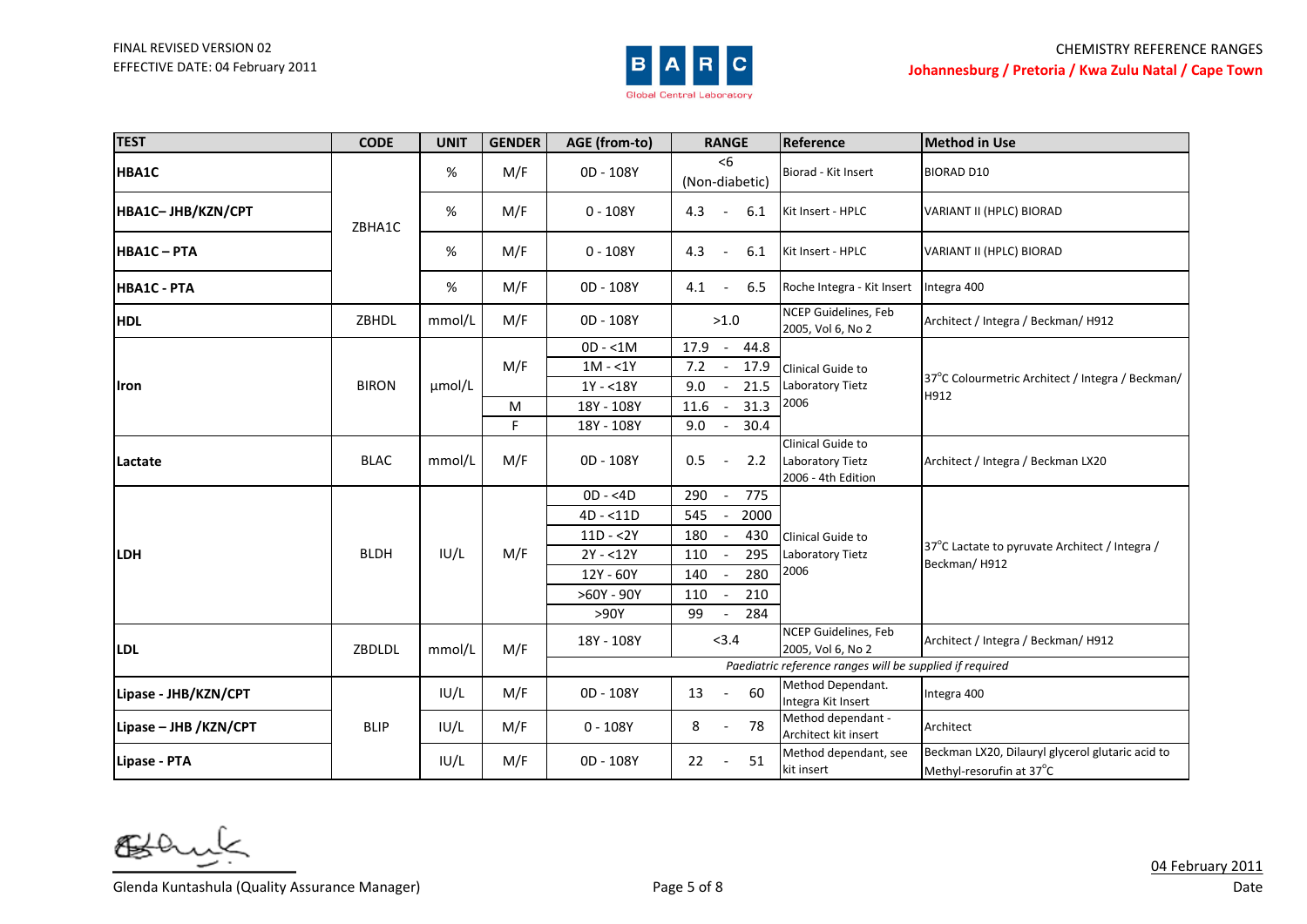

| <b>TEST</b>          | <b>CODE</b> | <b>UNIT</b> | <b>GENDER</b> | AGE (from-to) | <b>RANGE</b>                             | Reference                | <b>Method in Use</b>                         |
|----------------------|-------------|-------------|---------------|---------------|------------------------------------------|--------------------------|----------------------------------------------|
|                      |             |             |               | $OD - <5M$    | $0.62 - 0.91$                            |                          |                                              |
|                      |             |             |               | $5M - 6Y$     | 0.70<br>0.95                             |                          |                                              |
|                      |             |             |               | $6Y - 12Y$    | 0.70<br>0.86<br>$\overline{\phantom{a}}$ |                          | Colourmetric Architect / Integra / Beckman / |
| Magnesium            | <b>BMG</b>  | mmol/L      | M/F           | 12Y - < 20Y   | 0.91<br>0.70<br>$\overline{\phantom{a}}$ | Tietz 4th Edition 2006   | H912                                         |
|                      |             |             |               | $20Y - 61Y$   | 0.66<br>1.07                             |                          |                                              |
|                      |             |             |               | 61Y - 90Y     | 0.99<br>$0.66 -$                         |                          |                                              |
|                      |             |             |               | >90Y          | 0.70<br>0.95<br>$\sim$                   |                          |                                              |
|                      |             |             |               | $OD - < 10D$  | 1.45<br>2.91<br>$\overline{\phantom{a}}$ |                          |                                              |
|                      |             |             |               | $10D - 3Y$    | 1.29<br>2.10                             |                          |                                              |
|                      |             |             | M/F           | $3Y - 10Y$    | 1.03<br>1.87<br>$\overline{\phantom{a}}$ |                          |                                              |
|                      |             | mmol/L      |               | $10Y - 16Y$   | 1.07<br>1.74<br>$\overline{\phantom{a}}$ | Tietz 2nd Edition, 1994, | Architect / Integra / Beckman / H912         |
| Phosphate            | BPO4        |             |               | $16Y - 60Y$   | 0.78<br>1.42                             | Clinical Guide to        |                                              |
|                      |             |             | M             | 60Y - 89Y     | 1.20<br>0.74                             | Laboratory Tietz 2006    |                                              |
|                      |             |             | F.            | 60Y - 89Y     | 0.90<br>1.26<br>$\overline{\phantom{a}}$ |                          |                                              |
|                      |             |             | M             | >89Y          | $0.71 -$<br>1.26                         |                          |                                              |
|                      |             |             | $\mathsf F$   | >89Y          | 1.36<br>$0.81 -$                         |                          |                                              |
|                      | <b>BPOT</b> | mmol/L      | M/F           | $OD - < 1M$   | 5.9<br>$3.7 -$                           | Tietz 4th Edition 2006   | ISE for Architect / Integra / Beckman / H912 |
| Potassium            |             |             |               | $1M - 1Y$     | 4.1<br>5.3<br>$\sim$                     |                          |                                              |
|                      |             |             |               | $1Y - 12Y$    | 4.7<br>3.4                               |                          |                                              |
|                      |             |             |               | 12Y - 108Y    | 3.5<br>5.1                               |                          |                                              |
|                      |             |             |               | $OD - < 1M$   | 133<br>146                               |                          |                                              |
|                      |             |             |               | $1M - 1Y$     | 139<br>146                               |                          |                                              |
| Sodium               | <b>BSOD</b> | mmol/L      | M/F           | $1Y - 12Y$    | 138<br>145                               | Tietz 4th Edition 2006   | ISE for Architect / Integra / Beckman / H912 |
|                      |             |             |               | 12Y - < 90Y   | 136<br>145                               |                          |                                              |
|                      |             |             |               | 90Y - 108Y    | 132<br>146                               |                          |                                              |
|                      |             |             |               | $OD - < 7D$   | 46<br>70                                 |                          |                                              |
|                      |             |             | M/F           | $7D - 57M$    | 76<br>44                                 | Clinical Guide to        |                                              |
| <b>Total Protein</b> | <b>BTP</b>  | g/L         |               | $7M - 1Y$     | $\overline{73}$<br>51                    | Laboratory Tietz 2006    | Architect / Integra / Beckman / H912         |
|                      |             |             |               | 1Y - 2Y       | 75<br>56                                 |                          |                                              |
|                      |             |             |               | >2Y           | 60<br>80<br>$\sim$ $-$                   |                          |                                              |

๕

Glenda Kuntashula (Quality Assurance Manager) Show The Control of 8 Page 6 of 8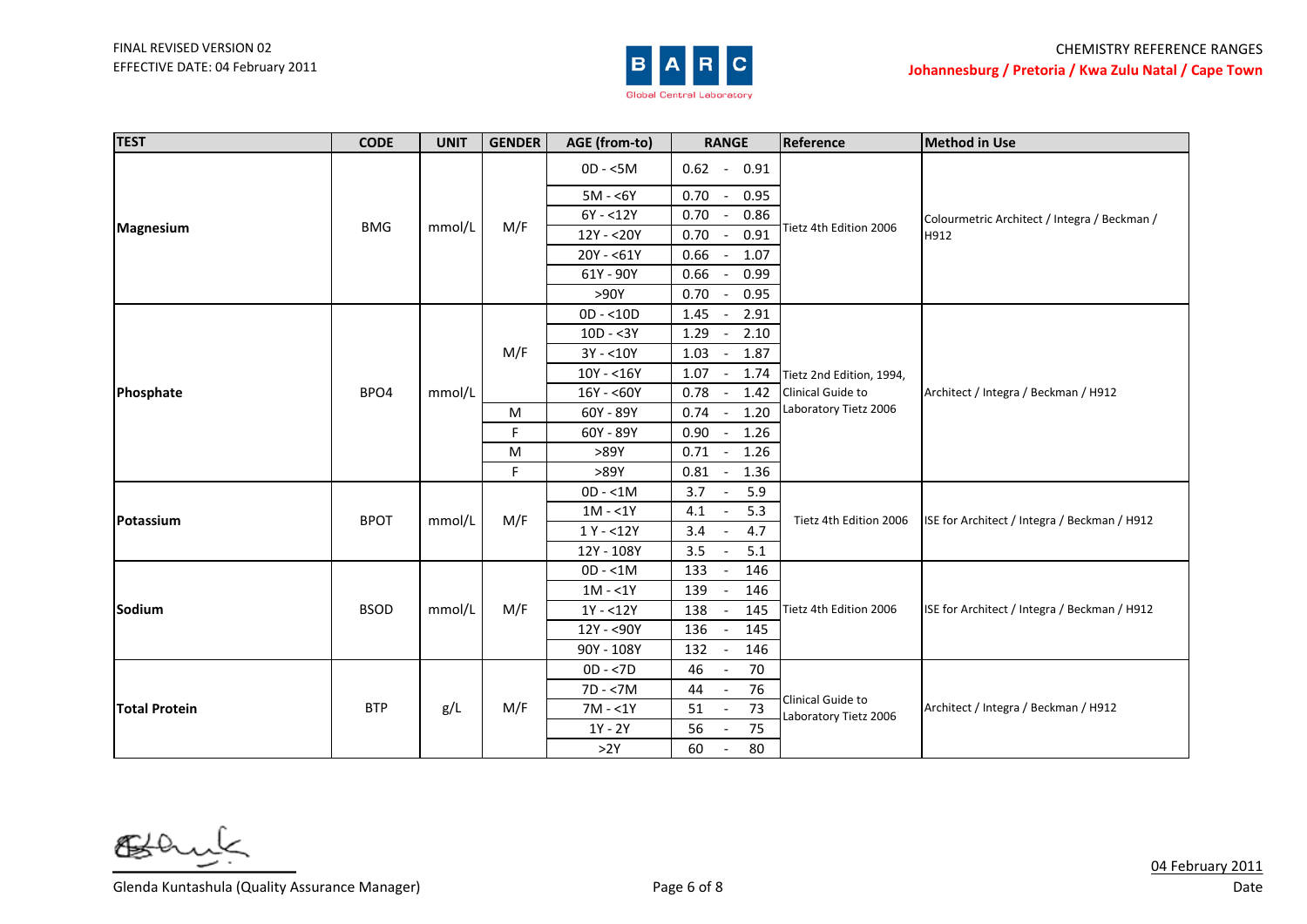

| <b>TEST</b>              | <b>CODE</b>  | <b>UNIT</b> | <b>GENDER</b> | AGE (from-to) | <b>RANGE</b>                             | Reference                                   | <b>Method in Use</b>                 |
|--------------------------|--------------|-------------|---------------|---------------|------------------------------------------|---------------------------------------------|--------------------------------------|
|                          |              |             | M/F           | $3M - 17Y$    | $-40.0$<br>22.5                          |                                             |                                      |
|                          |              |             | M             | $17Y - 61Y$   | 23.9<br>40.5                             |                                             |                                      |
| <b>Transferrin</b>       | <b>BTRF</b>  | µmol/L      | F             | $17Y - 61Y$   | 42.2<br>27.8                             | Tietz 4th Edition 2006                      |                                      |
|                          |              |             |               | $61Y - 91Y$   | 21.1<br>41.6                             |                                             |                                      |
|                          |              |             | M/F           | 91Y - 108Y    | 38.5<br>20.6<br>$\overline{\phantom{a}}$ |                                             |                                      |
|                          |              |             |               |               |                                          | No reference range available under 3 Months |                                      |
| Troponin T - JHB/KZN/CPT | <b>BTNTC</b> | ng/mL       | M/F           | 0D - 108Y     | < 0.03                                   | Method dependant,<br>Roche Kit Insert       | Roche - CARDIAC T                    |
| <b>Troponin T - PTA</b>  |              | ng/mL       | M/F           | 0D - 108Y     | < 0.03                                   | Method dependant,<br>Roche Elecsys          | Roche-Elecsys - Troponin T STAT      |
| Triglyceride             | ZBTRIG       | mmol/L      | M/F           | 0D - 108Y     | < 1.70                                   | NCEP Guidelines, Feb<br>2005, Vol 6, No 2   | Architect / Integra / Beckman / H912 |
|                          |              |             | M             | $OD - < 1M$   | 4.3<br>1.4<br>$\sim 10^{-1}$             |                                             |                                      |
|                          |              |             | F.            | $OD - < 1M$   | 1.1<br>6.1<br>$\overline{\phantom{a}}$   |                                             |                                      |
|                          |              |             | M             | $1M - 1Y$     | 4.6<br>0.7<br>$\sim$                     |                                             |                                      |
|                          |              |             | F             | $1M - 1Y$     | 5.0<br>1.4                               |                                             |                                      |
|                          |              |             | M             | $1Y - 4Y$     | 4.3<br>$1.1\,$<br>$\sim$                 |                                             |                                      |
|                          |              |             | F             | $1Y - 4Y$     | 5.0<br>1.1                               |                                             |                                      |
|                          |              |             | ${\sf M}$     | $4Y - 7Y$     | 5.7<br>1.1                               |                                             |                                      |
|                          |              |             | F.            | $4Y - 7Y$     | 5.0<br>1.4<br>$\overline{\phantom{a}}$   | Soldin 2003                                 |                                      |
| <b>Urea</b>              | <b>BUREA</b> | mmol/L      | M             | 7Y - <10Y     | 5.7<br>1.4<br>$\overline{\phantom{a}}$   |                                             | Architect / Integra / Beckman / H912 |
|                          |              |             | F.            | $7Y - 10Y$    | 5.7<br>1.4                               |                                             |                                      |
|                          |              |             | M             | $10Y - 13Y$   | 6.4<br>1.8                               |                                             |                                      |
|                          |              |             | F.            | $10Y - 13Y$   | 5.7<br>1.8                               |                                             |                                      |
|                          |              |             | M             | $13Y - 16Y$   | 2.5<br>6.4<br>$\overline{\phantom{a}}$   |                                             |                                      |
|                          |              |             | F             | $13Y - 16Y$   | 5.4<br>1.4                               |                                             |                                      |
|                          |              |             | M             | $16Y - 18Y$   | 1.8<br>7.1                               |                                             |                                      |
|                          |              |             | F.            | $16Y - 18Y$   | 5.4<br>1.4<br>$\sim$                     |                                             |                                      |
|                          |              |             | M/F           | $18Y - 61Y$   | 7.1<br>2.1<br>$\overline{\phantom{a}}$   | Tietz 4th Edition 2006                      |                                      |
|                          |              |             | M/F           | 61Y - 108Y    | 8.2<br>2.9<br>$\overline{\phantom{a}}$   |                                             |                                      |

6≸

Glenda Kuntashula (Quality Assurance Manager) Show The Control of 8 Page 7 of 8